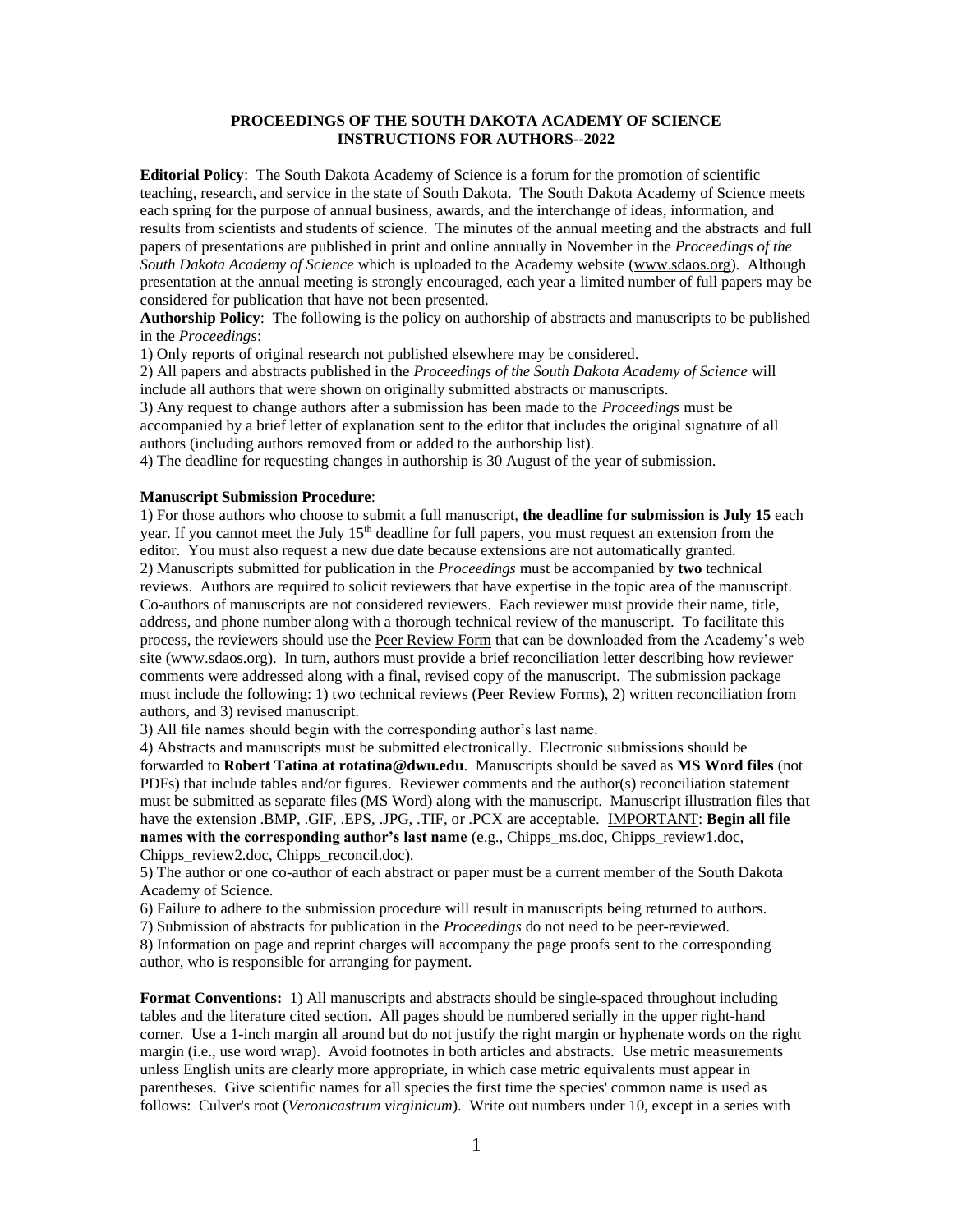numbers >10 or with measurements or percentages. Statistical terms and other measures should conform to the Council of Science Editors Scientific Style and Format (e.g.,  $t = 0.311$ , df = 33,  $P = 0.001$ , note italics, capital *P* and spaces before and after  $=$ ).

#### **Manuscript Components:**

#### TITLE PAGE

All manuscripts should include a title page that includes the author name(s), affiliation(s), current mailing address(es), and Corresponding author email. Here are the components and style of the title page:

Microsoft Word Times New Roman, Font Size  $= 12$ Margin: Left = 0, Right = 6, Paragraph Indent =  $4$ Title: All Caps, Bold, Centered Authors: See example:

#### **MUTATION RATES IN ANOLIS LIZARDS**

**Alfred Jones1\* , William Smith<sup>1</sup> , and Lawrence Porter<sup>2</sup>**

<sup>1</sup>Biology Department Cognation University South Chicago, IN 44230 <sup>2</sup>Chemistry Department Intuition College Newell, SD 57330 \*Corresponding author: alfred.jones@cogun.edu

#### ABSTRACT

Include a brief but informative abstract. The abstract should be a single paragraph of 200-300 words that concisely summarizes the results and conclusions of the study. The abstract should be followed by a short (ca. 5) list of keywords. For authors submitting only an abstract, you may include a few literature citations, but please use sparingly, and enclose them in parentheses within the text of the abstract.

Keywords

## (Up five keywords)

## INTRODUCTION

The introduction should include sufficient detail to establish the purpose and importance of the work being summarized. It should include pertinent literature related to the study question and end with a statement of the objectives/hypotheses being examined.

#### METHODS

The methods should include sufficient information for the reader to evaluate the data or repeat the study. It is better to be inclusive (i.e., overly explicit) when describing the methods used, but keep in mind that clarity and conciseness are important.

## RESULTS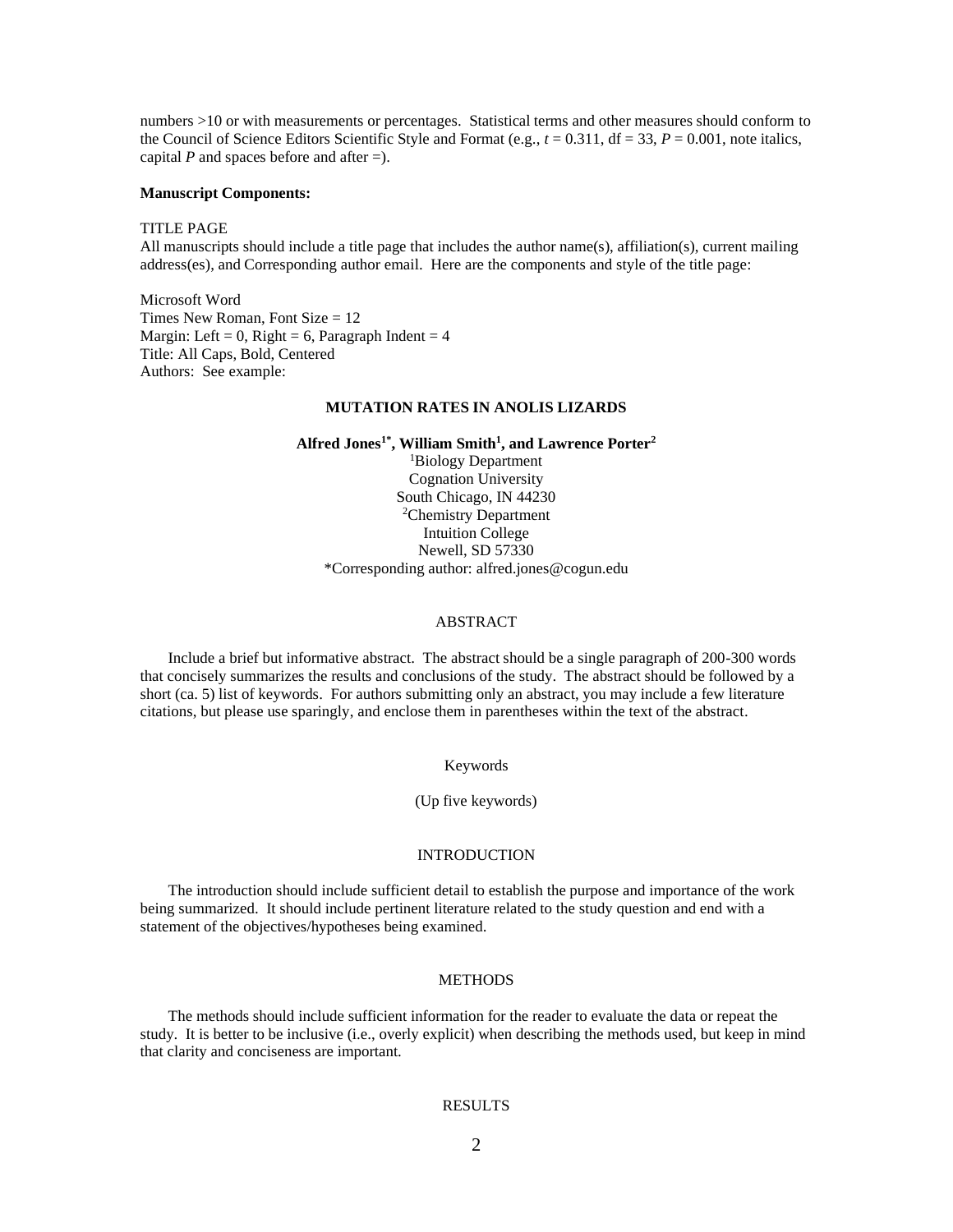Results follow the methods section and should include a concise summary of your findings. Be careful not to 'discuss' implications of results; reserve these points for the Discussion section. Results that are presented in tables or figures should not be exhaustively discussed in the text. When statistics are presented they should be explicit (e.g.  $t = 34.07$ , df = 48,  $P = 0.003$ ).

## DISCUSSION

The common trait among good scientific papers is a well-written discussion section. The discussion section is where you synthesize what has been learned from the study and provide direction or generalities for future studies. The discussion section should not be merely a summary of relevant literature linked to restatements of your results. Rather, it should be an informative essay that advances what is known about the subject area. Be careful, however, not to extend the discussion beyond what can be supported by the data reported in the results.

#### LITERATURE CITED

All references cited in the text should be listed at the end of the manuscript under the Literature Cited heading. References should be in alphabetical order by the last name of the author(s). If different works by the same author(s) are referenced, references should be in chronological order. Authors cited in the text of abstracts or papers should be indicated in parentheses by last name and year of publication with no punctuation between the author name and the date (e.g., Wade 1967). When two or more attributions are included together they should be separated by a semicolon as in (Cain 1935; Braun 1953) When a citation has more than two authors, the last name of the first author followed by et al. should be used (e.g., Seabloom et al. 1978). Where two or more papers by the same author(s) have appeared in one year, the style should be (Stewart 1967a, 1967b). Citations included in abstract only submissions should be complete and included within the text of the abstract.

## Examples of Literature Cited

Anderson, R.J., and R.W. Schrier. 2000. Acute renal failure. Pages 1149-1160 *in* Braunwald, E., K.J. Isselbacher, and R.G. Petersdorf, editors. Harrison's principles of medicine. 15th ed. McGraw-Hill, New York, NY.

Bremer, P.E. 1977. Pelican kill. Loon 49:240-241.

- Gipson, P.S., I.K. Gipson, and J.A. Sealander. 1975. Reproductive biology of the bobcat (*Lynx rufus*). Journal of Mammalogy 56: 605-612.
- Green, J.C., and R.B. Janssen. 1975. Minnesota birds: where, when, and how many. University of Minnesota Press, Minneapolis, MN.
- Midwest Regional Climate Center. 2002. Historical climate summaries. http://www.hprcc.unl.edu/ [Cited 12 May 2012].

Svihovec, L.K. 1967. A comparison study of the ecological distribution of small mammals in southwestern North Dakota. Thesis. University of North Dakota, Grand Forks, ND.

(For Internet citations, include as much information as possible so that readers could access the material cited and must include the URL or doi.

Tables, Figures, Illustrations and Photographs. Tables should be double spaced throughout, without vertical lines, and with page numbers in the upper right-hand corner. If tables are more than one page in length, put "Table x. continued" on all subsequent pages. Each table should begin with a Table number (e.g., Table 1, Table 2, etc.) followed by a descriptive caption which is separated from the table headings and data by a horizontal line. Tables must be referenced in the text.

Figures include photographs, graphs, drawings, codes, genomic, etc. All these should be digitized and inserted into a Word file. Figure captions should be numbered (e.g., Figure 1.) and inserted below the